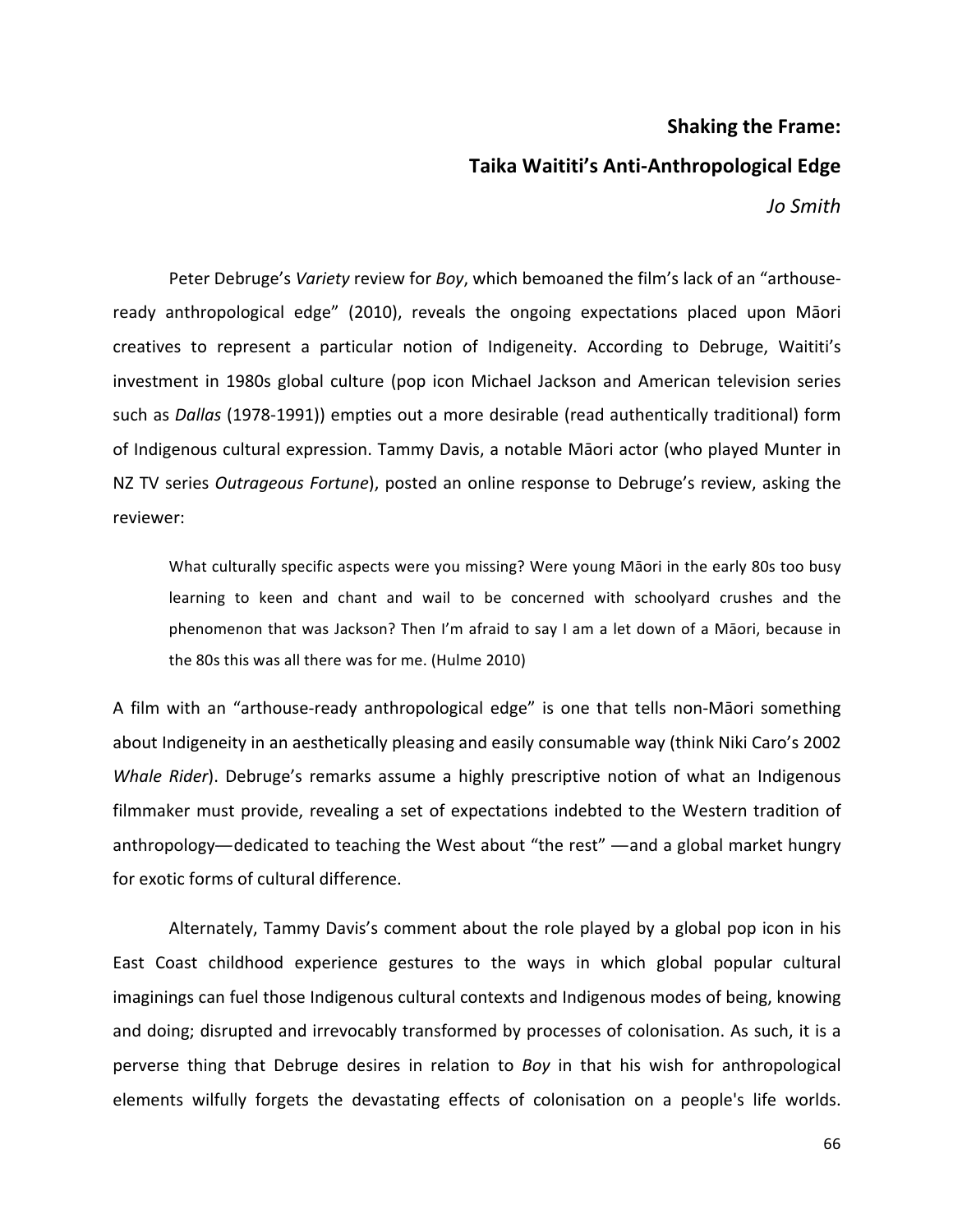Debruges' desired authenticity restricts Waititi's creative expressions to severely circumscribed areas of practice; it imposes unrealistic expectations on a filmmaker with whakapapa, and demonstrates a tacit refusal to examine the reviewer's own relationship to things Indigenous. Why box in Waititi's creative expressions using a tired dichotomy between authentic cultural "tradition" and the allegedly tainting effects of global popular culture? Why can Debruge not see Waititi's refusal to deliver more domesticated ideas of Indigenous culture as an expression of the endlessly transformative dimensions of Indigenous articulations?<sup>1</sup> Could there not be aspects of an anti-anthropological 'edge' to *Boy* that simultaneously draw on vernacular culture and global popular cultural references to underscore the role that the imagination plays in the lives of adults and children alike? As I will argue, *Boy's* dual investment in global popular culture and aspects of te ao Māori shakes orthodox interpretative frameworks surrounding Indigenous cultural producers and invites its audience to learn to listen anew to expressions of (and from) te ao Māori.

#### **RECURRING THEMES IN WAITITI'S FILMS**

<u>.</u>

To date, Taika Waititi has consistently disrupted expectations of what it might mean to be an Indigenous filmmaker. Waititi, born in 1975, is not only a filmmaker he is a painter and photographer, and an established actor and comedian, working under the name of Taika Cohen.<sup>2</sup> Waititi's engagement with popular press consistently undoes orthodox expectations by emphasising his multi-talented, high energy and offbeat character. His irreverent public persona (demonstrated by his pretending to be asleep at the Academy Awards when being announced as a nominee) provides a refreshing change from those nationalist discourses that often accompany New Zealand film production.<sup>3</sup> Waititi also displays what Aaron Lister calls "a canny awareness and negotiation of" the presuppositions underpinning the category of "Māori artist" (47). The tendency to read works produced by Māori artists solely in terms of an

<sup>&</sup>lt;sup>1</sup> Aspects of this discussion appear in "Framing *Parade"*, a chapter in Marco Songovini's Covering Parade, forthcoming from Waiteata Press.

<sup>&</sup>lt;sup>2</sup> For a more detailed discussion of *Two Cars, One Night,* see my essay 'Bicultural Temporalities: time and place in *Two Cars, One Night'* (2008: 44-59).

 $3$  I have in mind here the celebratory nationalistic discourses surrounding film projects such as Peter Jackson's *Lord of the Rings* trilogy where New Zealand landscapes and labour became the hidden grounds for a Middle Earth global spectacle.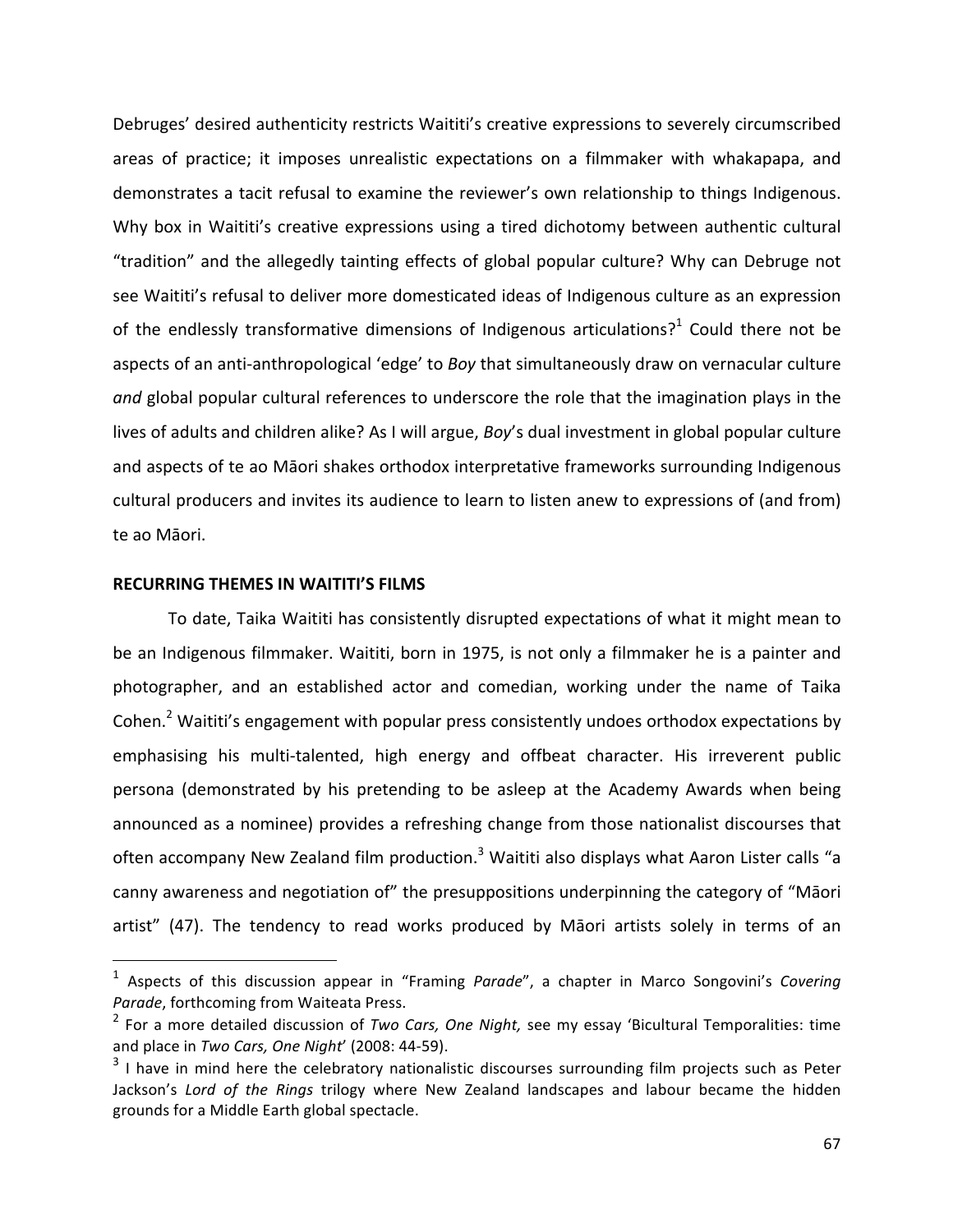Indigenous dimension is a tendency that Waititi seeks to gain distance from, even as his short film *Two Cars, One Night* (2003) appeared in the 'Native Forum' section of the Sundance Film Festival and his own childhood experiences on the East Coast of the North Island are drawn upon in this film and then extended in *Boy*. One could say that Waititi's negotiation of the popular press carves out a space within and *against* prevailing norms that define Māori creatives. A key strategy Waititi uses to push against the frames that define him as Māori is to assert the universal themes of his films. For example, Waititi emphasises the universal application of the themes in *Two Cars, One Night*. Describing the empty car park outside a pub and the three children who wait for their parents to finish drinking, Waititi says of this setting:

That situation is universal  $[...]$  no matter what race you are, or your socio-economic origins. Everyone has been left somewhere by an adult. The film is trying to deal with that sort of thing the feeling of being left, coupled with being a kid trying to create your own world. (Campbell)

This attention to the human experience of abandonment chimes with the universal themes of other New Zealand-made films such as Niki Caro's *Whale Rider*. A dual investment in the local and the global is also evident in *Whale Rider* in its use of local histories and cultural practices (taiaha, whakapapa and Witi Ihimaera's novel) in combination with a three-act structure and coming-of-age themes typical of many Hollywood films. However, where *Whale Rider* deploys a very didactic mode of address to explain local elements to a global audience (the subtitling functions in this way in particular), *Boy* makes a more implicit appeal to the local that asks its audience to lean in a little more to pick up on these nuances. This sense of having to lean in, or sit quietly to watch what unfolds, is particularly evident in Waititi's second short film *Tama Tū* (2004)*.*

In *Tama Tū,* six young soldiers wait in a bombed building for night to fall so they can escape under cover of darkness. Promotional material for the film describes the themes of Tama Tū in the following manner:

Six Māori Battalion soldiers wait for night to fall in the ruins of a ruined Italian home. Forced into silence they keep themselves amused like any boys would, with jokes and laughter. As they try and ignore the reminders of war around them, a tohu (sign) brings them back to the world of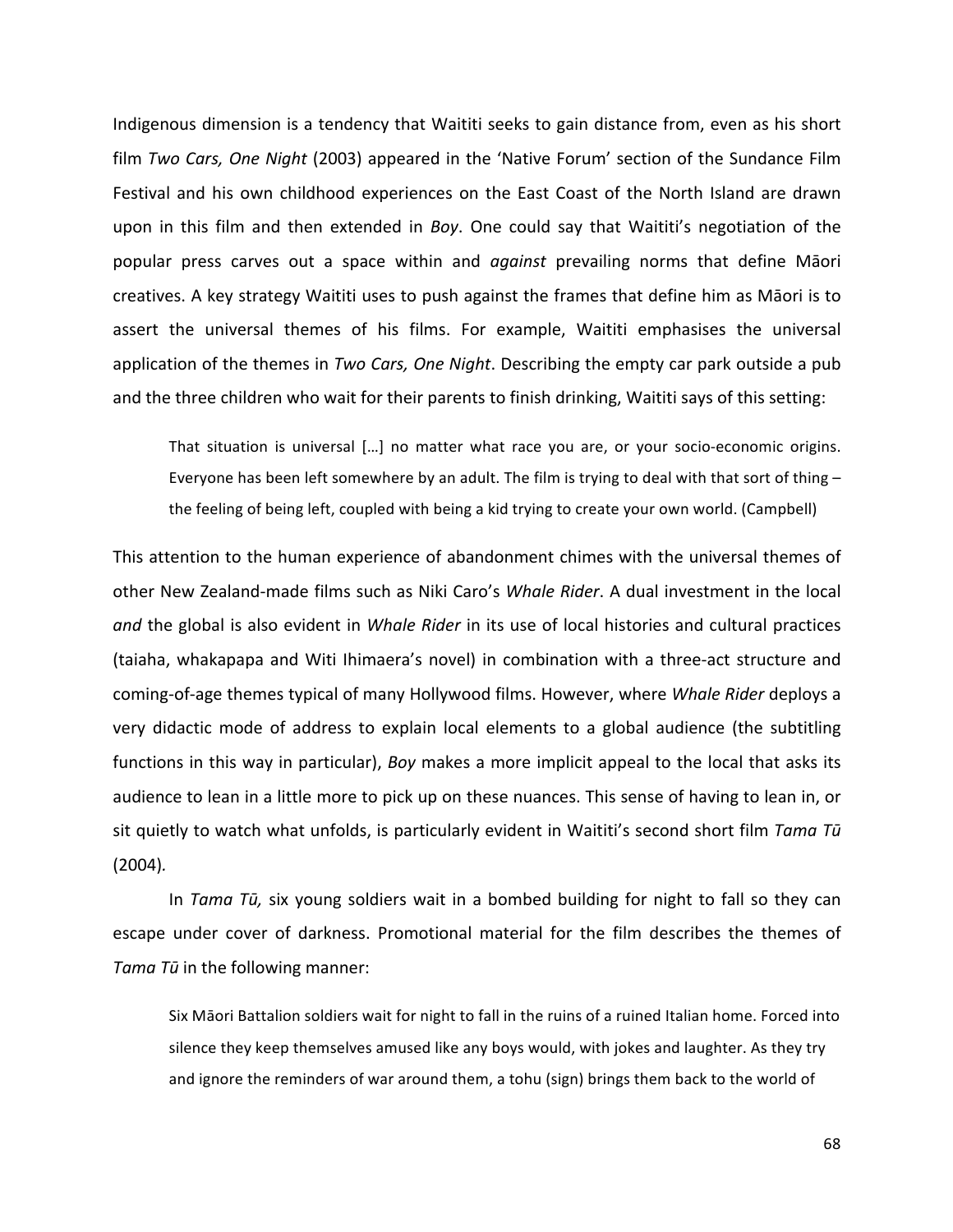the dying. They gather to say a karakia (prayer) to unite their spirits before they head back into the dark of war. Even at war...boys will be boys. $4$ 

Firmly situated within the international genre of war films, *Tama Tū* is perhaps the film where Waititi draws most explicitly on things Māori even as it oscillates between the specificities of local and global themes. For example, as a film that depicts youthful members of the Māori Battalion, *Tama Tū* reminds its local audience of the sacrifices made by these young men, the trauma they experienced and the subsequent role played by the Māori Battalion in narratives of New Zealand nationhood. But it is also a short film that depicts the universal dimensions of war, trauma and masculinity in general and it is easily translatable to a global audience. Evidence of this global appeal can be found in the three festival awards received by the filmmaker. $5$  The film also underscores the coping strategies and modes of humour available to young men in general, but also specifically to te ao Māori. That is to say, many of the gags invoke humour based upon the body that can be recognisable to a general audience. However, the exaggerated eyebrow-raising sequence (a typical Māori greeting that involves eyebrow movements with a raised chin) references a more local knowingness that might only be recognisable to a New Zealand audience. Without doubt, the tohu and the final karakia the soldiers invoke before leaving their shelter, are signs of cultural practices specific to te ao Māori, whose meaning and significance is not easily readable to the non-Māori audience. This persistent oscillation between the particularities of local culture and an engagement with more global popular cultural forms is also evident in Waititi's first feature film *Eagle vs Shark* (2007).

Vivien Silvey situates *Eagle vs Shark* as part of a recent trend in American independent cinema for main protagonists who are ostensibly adults but who behave like adolescents (2008, 142). These 'permachildren' films often include nostalgic reference to 1980s and early 1990s popular culture and feature characters that appear as children trapped in adult bodies. Silvey includes *Eagle vs Shark* among such films as Napoleon Dynamite (Jared Hess, 2004),

<sup>&</sup>lt;sup>4</sup> See Aio Film Ltd. *Tama Tū*. 2005. <http://www.tamatu.co.nz/film.html>.

<sup>&</sup>lt;sup>5</sup> These awards include Second Place Audience Award – *National Geographic All Roads Festival* 2004; Honorable Mention in Short Filmmaking - Sundance Film Festival 2005 and The Special Jury Prize - Berlin *Film Festival* 2005.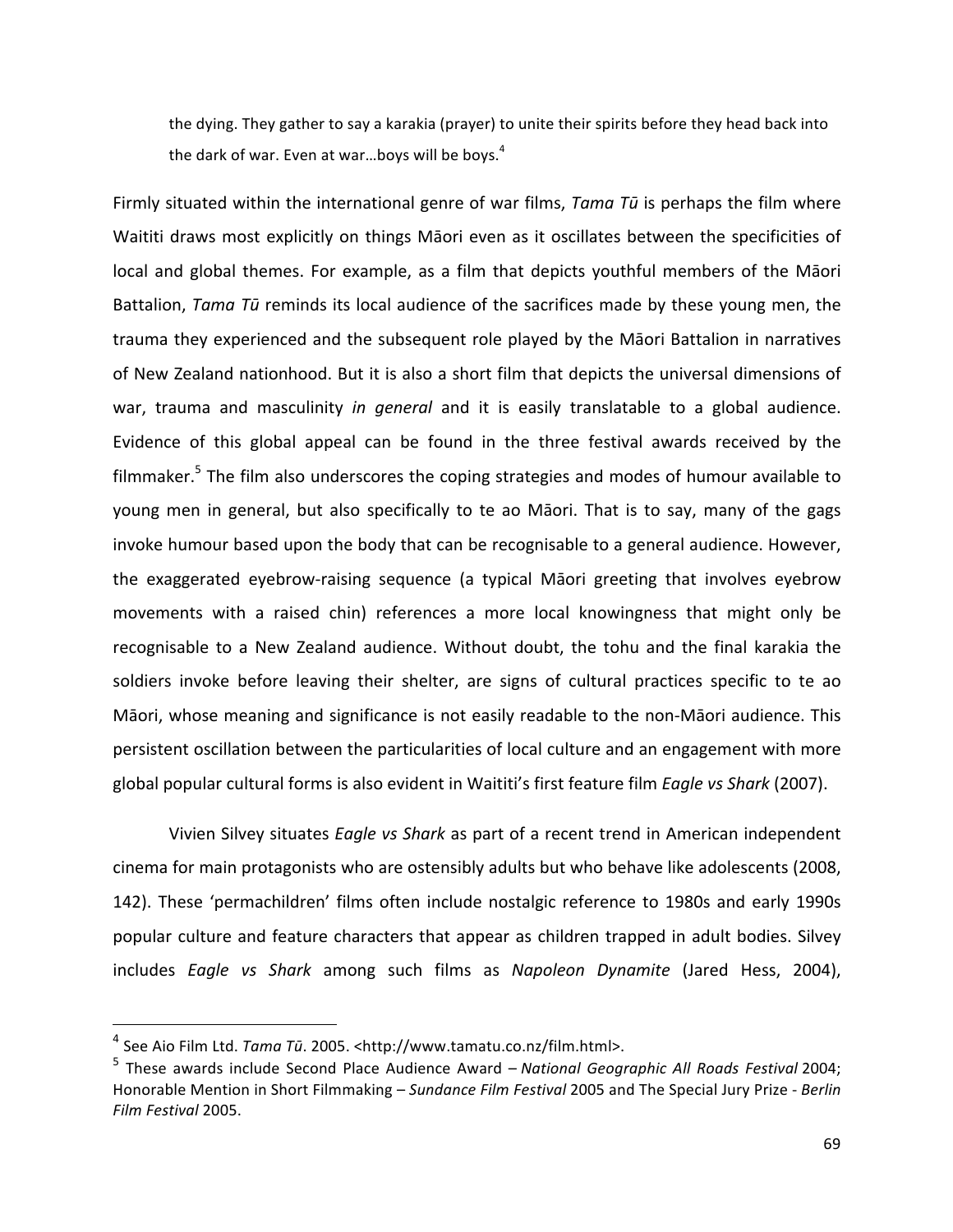Thumbsucker (Mike Mills, 2005) and Superbad (Greg Mottola, 2007) and she outlines the politically regressive implications (in the case of *Eagle vs Shark*, the gendered dimensions) of drawing on the motif of the permachild as an anti-hero figure. Yet, even as *Eagle vs. Shark* seemingly makes a global appeal to an independent cinematic trend, Waititi's attention to the specificities of characterisation, place and time makes this film a very local New Zealand film. Perhaps not a Māori film as such (as Barry Barclay has argued, such a question [what is a Māori film?] is an adolescent one), *Eagle vs Shark* still portrays a particular type of humour, and pays attention to vernacular culture in ways that express a sense of the local. Waititi describes the film in the following way:

It's definitely the humour that makes this film. It's what I call smart New Zealand humour, more subtle than obvious yet even people overseas who have seen only a little totally get it. They may laugh at different moments but for me it reaffirmed that our stories can be enjoyed by everyone. And I really want to make films that New Zealanders can be proud of. I'm not limiting myself to making films just in New Zealand but I like that my country can have a film that's actually about them, a film they can relate to and enjoy. (New Zealand Film Commission, 2010)

Silvey's 'permachild' theme is also present in the characterisation of Alamein in *Boy* and these universal elements do not stop there. *Boy* also features a certain kind of trafficking between the particularities of growing up in Waihau Bay in the 1980s and a more global love of a pop icon such as Jackson and American popular culture. This continuous trafficking between the local and the global in Waititi's work suggests a form of cinematic practice that uses universal themes and global cultural references to revisit orthodox representations of Indigenous experience with a renewed sense of energy and engagement.<sup>6</sup>

Take, for example, the final sequence of *Boy*, which some audiences have described as Waititi's koha to his audience.<sup>7</sup> After experiencing a mix of drama, comedy and pathos in the

<u>.</u>

 $6$  Aaron Lister has argued that Waititi's feature films "simultaneously exalt in and mock the way we weave stories around ourselves and others and are closely attuned to the role popular culture plays in shaping those fantasies". See 'Taika Waititi' in Pivac et al (2011, 307).

<sup>&</sup>lt;sup>7</sup> Some participants of the 2010 VUW *Boy* Symposium made this observation. The author acknowledges that the talk at this Symposium underpins much of this current discussion. Mention should be made too, of Ocean Ripeka Mercier's reference to this scene as part of a modern day hariru ritual where the end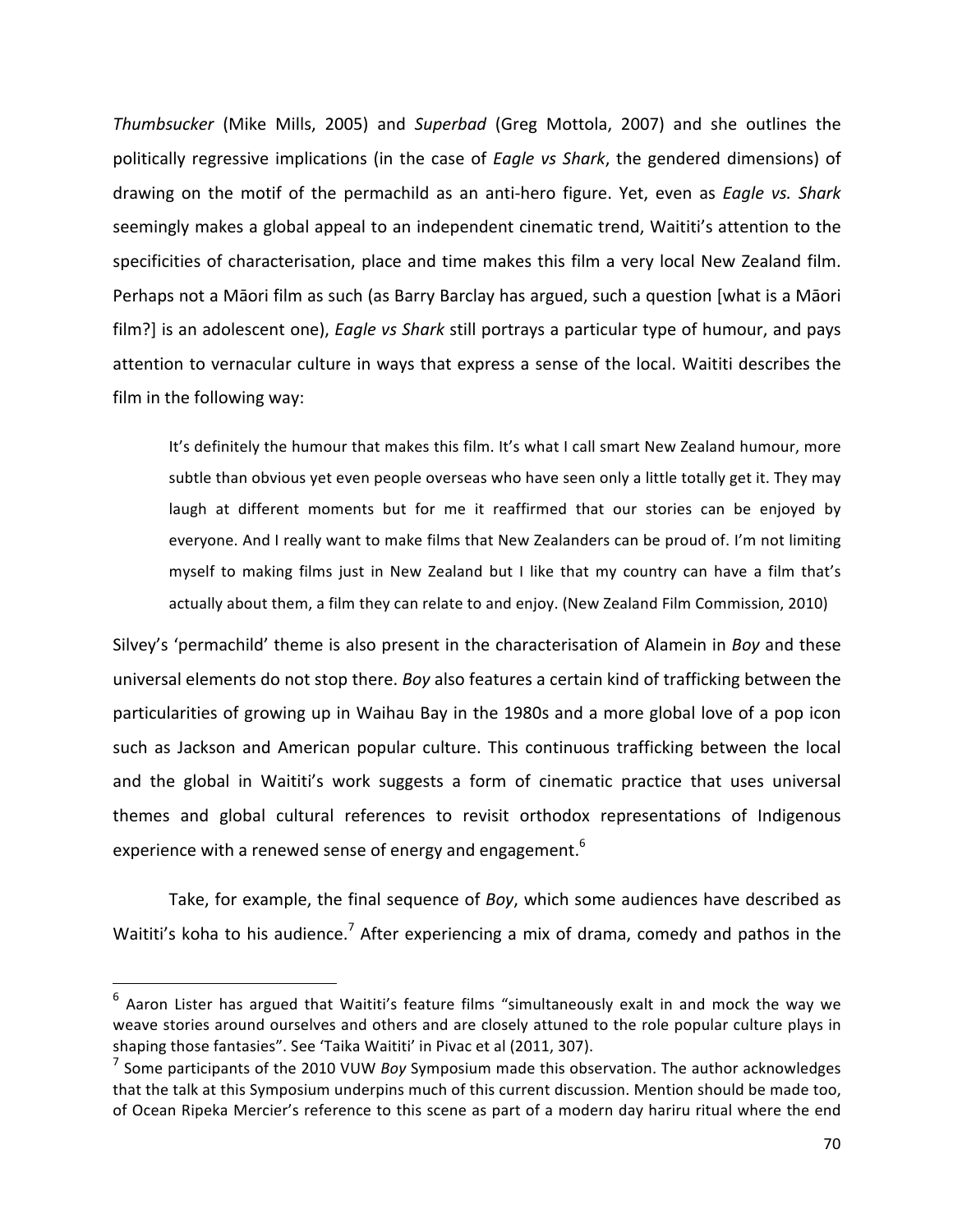actual feature, the final sequence of *Boy* involves inter-textual references to Jackson's Thriller music video (1982) mixed with a loving re-enactment of the video of the 1984 hit song *Poi E* made famous (in New Zealand at least, but with some international impact) by the Pātea Māori Club. While this sequence can be seen as part of a current trend for self-reflexive end credit sequences (the most obvious comparison being Danny Boyle's *Slumdog Millionaire* (2009), I would like to suggest that Waititi's *Poi E* sequence provides clues as to how to read all that has gone on before it, and helps us to think through, in more general terms, Indigenous creative practices.

#### *POI E,* **MICHAEL JACKSON AND** *BOY*

 $\overline{a}$ 

The final sequence of *Boy* involves a loving homage to two significant popular cultural moments from both local and global contexts. The music and lyrics to the dance sequence reference the creative work of Māori language pioneer Ngoi Pēwhairangi, musician Dalvanius Prime, and Taranaki-based kapa haka group, the Pātea Māori Club. The video's choreography and mise-en-scene draw on Jackson's ground-breaking music videos from the Thriller album (1982). It could be said that each of these music events inaugurated new articulations of cultural and racial identity. Jackson's 1983 Billie Jean video (referenced in the main feature film of *Boy* and part of the *Thriller* album cover art) raised the profile of a nascent MTV video channel and was the first video by an African American musician to gain regular airing. In 1984, *Poi E* stayed in the New Zealand music charts for 22 weeks and captured the imagination of the nation. The lyrics to Poi E derived from a Māori action song but were delivered over a synthesised, drum-heavy beat drawing heavily on popular American music of the time. This contemporaneous feel was augmented by the accompanying video which featured the Pātea Māori Club performing Māori kapa haka alongside Māori and Pacific Island youth performing elements of American street dances such as 'breaking,' 'popping' and 'locking.'<sup>8</sup> Music academic, Tony Mitchell, argues that *Poi E* was the first Maori hip-hop/rap-inspired music event

sequence functions as a form of kai which returns participants of the ritual of encounter to a state of noa. See her essay 'Welcome to My Interesting World: Pōwhiri Styled Encounter in *Boy'*. *Illusions* 42  $(2010): 3-7.$  Web.

 $8\,$  My grateful thanks to April Henderson for her useful comments on the popular music aspect of this article.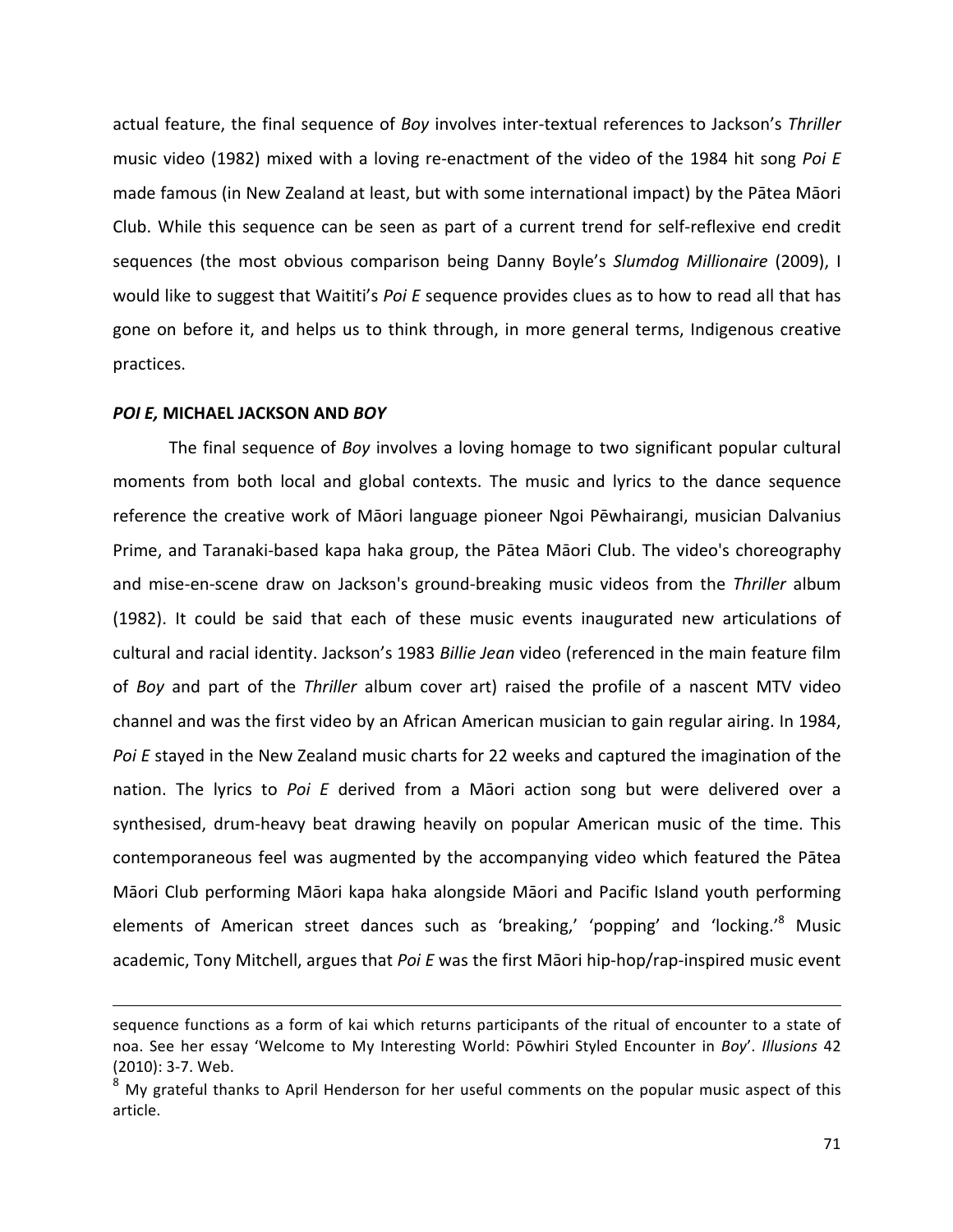to gain national commercial success (30). Waititi's strategic re-articulation of these popular cultural events in *Boy* provides a heuristic device through which we might understand the main body of *Boy* and contemporary Indigenous creative practices differently.

After the final poignant grave-side exchange between Rocky, Boy and Alamein (as described in Bianca Daniell's article in this issue), the end credits bring up the three names of the characters involved in the film. Then the soundtrack to *Poi E* begins and an onscreen close up of Taika Waititi as Alamein/Michael Jackson flashes on to the screen. Alamein/Taika directly addresses the camera and wears an approximation of Jackson's iconic red *Beat It* (1983) jacket. He advances towards the camera and leads a team of cast members as kapa haka performers who mix iconic Jackson moves with elements of haka and poi, all set to the original 1984 recording. All three characters (Rocky, Boy and Alamein/Waititi) are central to this end sequence, but it is Waititi who dominates. While other cast members directly address the camera and thus signal a break between the diegesis of the feature film and this self-reflexive end sequence, Waititi maintains a connection to the character of Alamein. The tension between the self-reflexive knowingness of the other performers, and Waititi/Alamein's fusion, forms the backbone of *Boy's* political potential.

If I have claimed that Waititi's re-enactment of *Poi E* and Jackson iconography provides a frame through which we might understand Indigenous creative practices anew, what new understandings might emerge? If Peter Debruge's *Variety* review yearns for the expression of traditional cultural practices, perhaps he expected to witness an authentic kapa haka performance, or to hear a constant stream of te reo Māori. The final sequence does indeed offer a form of haka, but it is one mixed with the signature moves of Jackson and intertextual references to *Thriller*, and performed to the soundtrack of *Poi E*. This strategic mixing of local and global cultural references includes a combination of traditional and contemporary practices that brings the past into the present and breaks with the diegesis of the film to highlight the difference between actors and characters. As Ocean Ripeka Mercier argues, "Waititi's hybrid haka reminds us of the pretend nature of the film" (2010).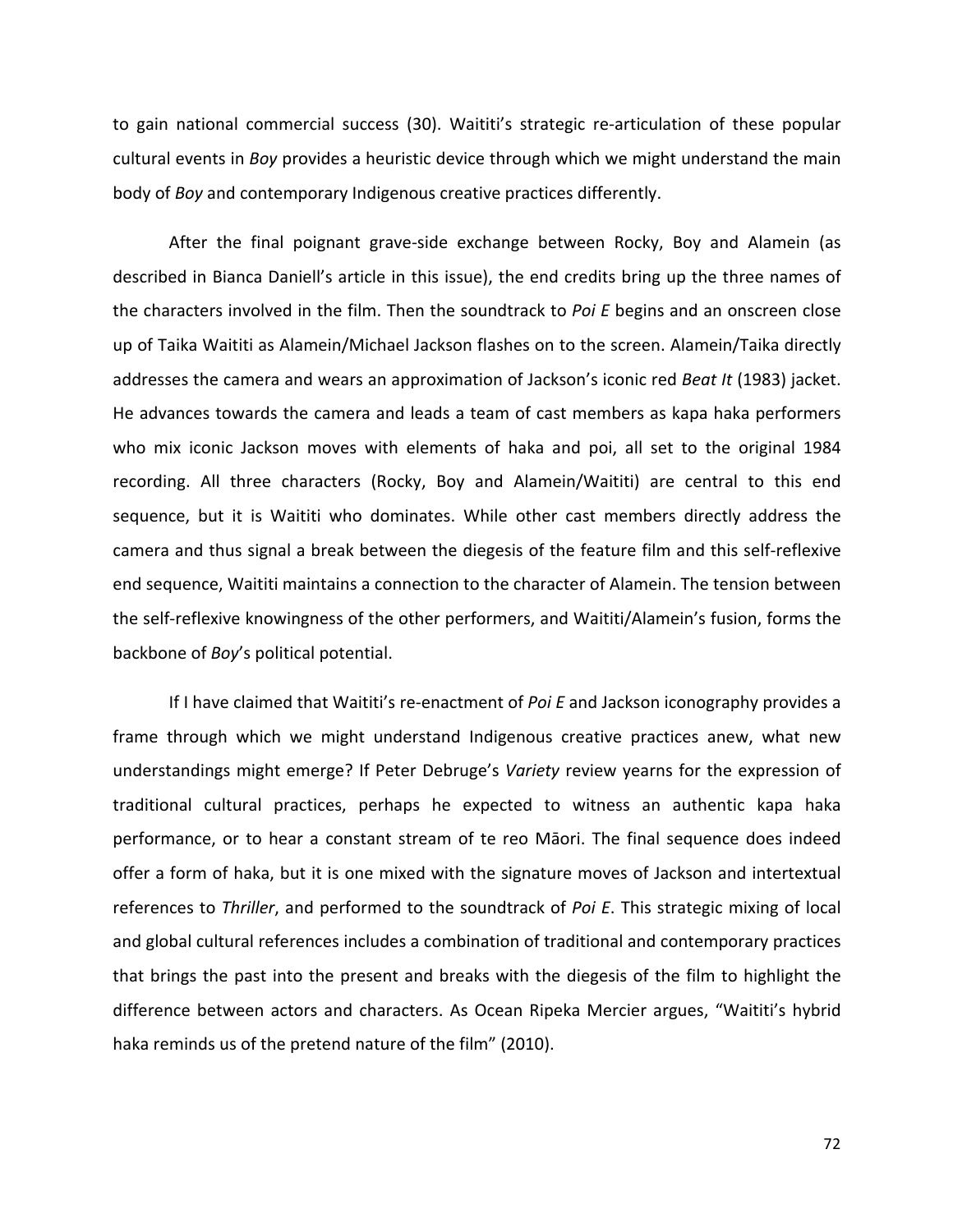This overt self-reflexivity at the end of the film offers a useful framework for thinking about *Boy* in its entirety, as well as the emergence of global Indigenous cinema more generally.<sup>9</sup> If the end sequence reminds us that this is just a performance, this self-reflexive gesture lays bare those orthodox framings that hope for an expression of authentic Indigenous traditional experience (Debruge's anthropological 'edge'). If Debruge's wish for an 'edge' refers to an Indigenous film somehow having something *new* to say to world-weary international arthouse cinema-goers; *Boy's* 'edge' comes from its self-reflexive end sequence which gestures to the frameworks surrounding notions of Indigenous performance, even as it simultaneously draws on cultural tradition to underscore the affective and productive dimensions of media culture in general. That is to say, while playful, knowing and self-reflexive, the end sequence also expresses an intense set of affects that cannot be denied. After the melodrama of the main feature film, this end sequence offers a joyful and ferocious expression of Indigeneity that draws on existing Indigenous frameworks in a renewed fashion.

*Boy's* tactic of drawing on local vernacular culture and tradition can be seen most clearly in Waititi's end credit haka performance. The intensity and commitment he demonstrates in his performance can be related to performance ideals and aesthetic judgement from te ao Māori. According to Nathan Matthews, the haka is linked to three concepts: ihi, wehi and wana (2004). Broadly stated, ihi refers to the power and potency of the performance; wehi is the response inaugurated by this performance; and wana is the condition created by the combination of these encounters. In *Boy's* hybrid haka the call, response and subsequent commingling of forces depends on a productive slippage between the visual and aural dimensions of a haka performance and the citing of iconic moves from global pop celebrity Jackson. This slippage between local and global culture (a slippage also coded into Jackson's performance of ethnicity and gender) renews the aesthetic criteria surrounding the haka by making appeals to a more global form of charismatic performance (the Jackson iconography).

<u>.</u>

 $9$  I have in mind here the similarly self-reflexive gestures of Zacharias Kunuk and Norman Cohn's Inuit film The Journals of Knud Rassmusen (2006). In this film, hand-held cinematography, direct-to-camera dialogue and the foregrounding of recording technologies all function to remind the audience that this film is an historical re-enactment of events and a carefully staged performance of an Inuit past and its response to the spiritual violence of Euro-Christian contact.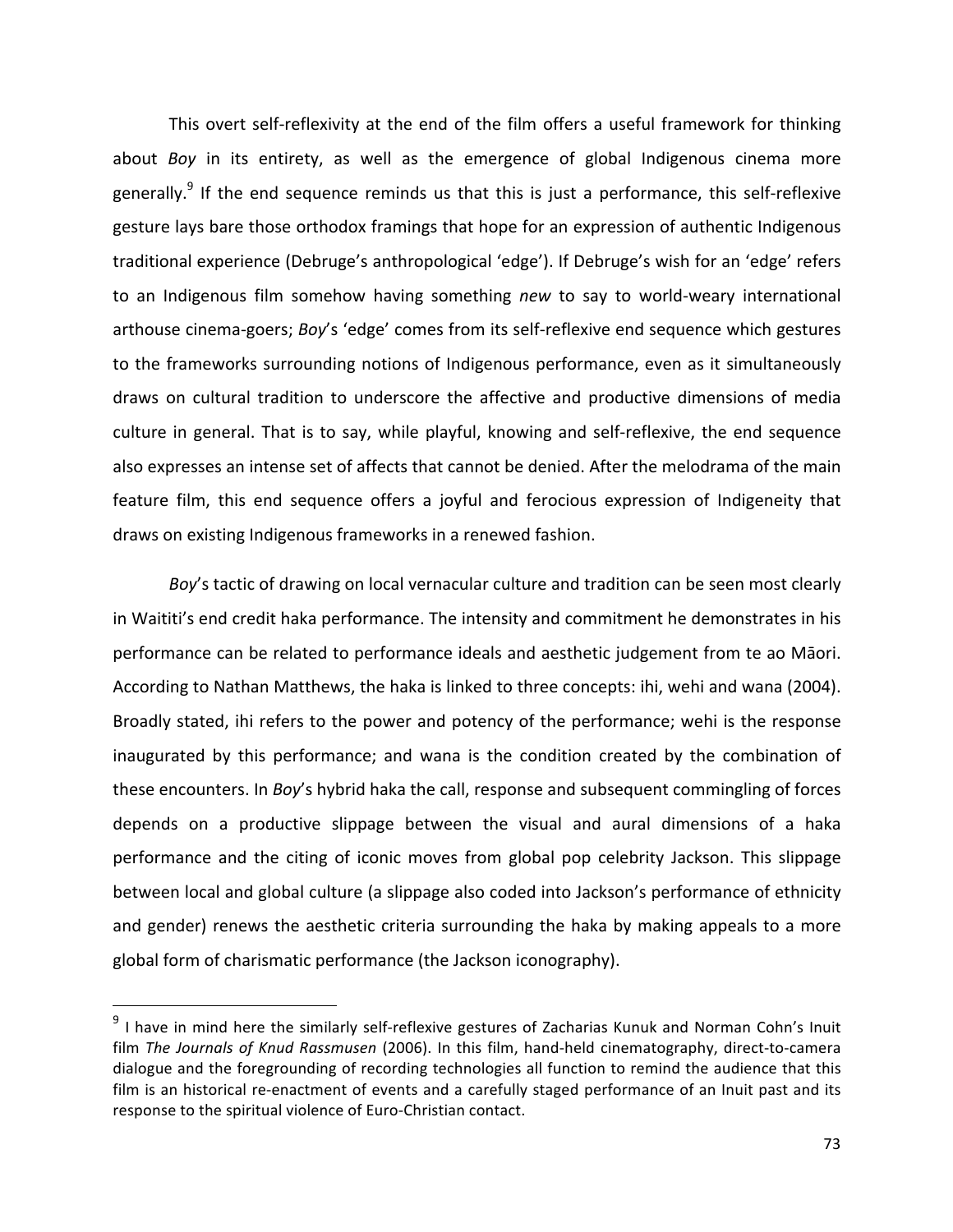There is a politic to this end sequence and the slippage between tradition and global pop culture that chimes with the intent and purpose of *Poi E*. In the mid 1980s, language activist Pēwhairangi asked Dalvanius Prime how he might teach the younger generation to be proud to be Māori. Prime believed that one could capture the imagination of the younger generation by drawing on both rural roots and urban influences and he came up with a musical score to Pēwhairangi's lyrics that did just that. The music video accompanying the song also featured break-dancers, New Romantics and, most notably, a main dancer wearing two white gloves in direct homage to Jackson. As Mitchell writes:

[Poi E's] absorption of elements of rap and hip-hop culture into a tradition of Māori popularmusic provides an example of both the syncretism of Indigenous musical cultures and the Indigenisation of rap in seemingly remote ethnic contexts. (281)

This syncretic practice has a long history in relation to te ao Māori and, importantly, Waititi invokes this tradition in his end sequence to *Boy* as well as his remake of the *Poi E* music video. In many ways, Waititi's homage to *Poi E*, the haka and Jackson invokes a form of media whakapapa that stays true to the experiences of growing up Māori in the 1980s on the East Coast of New Zealand as well as to the longer history of Māori media as invoked by the Poi E phenomenon. If Debruge's lament for an "arthouse-ready anthropological edge" to *Boy* threatens to contain the possibilities of what an Indigenous creative might be able to do and say, Waititi's end sequence to *Boy* wilfully refuses to be contained by such orthodoxies. The power of the imagination and the creative and productive potential of popular culture are affirmed in this final sequence; and echo Simon Frith's observations about the ways in which popular culture (in his case, music) can be a mechanism for fuelling individual and social identities. As Mitchell writes:

Simon Frith has pointed out the fallacies involved in looking for direct reflection of identity or place in music; rather, musical practices need to be interpreted as processes through which identity is actively imagined, created and constructed. (302)

Some audiences and reviewers assume that Indigenous creatives will always provide a direct representation of orthodox understandings of Indigeneity (honed and shaped by non-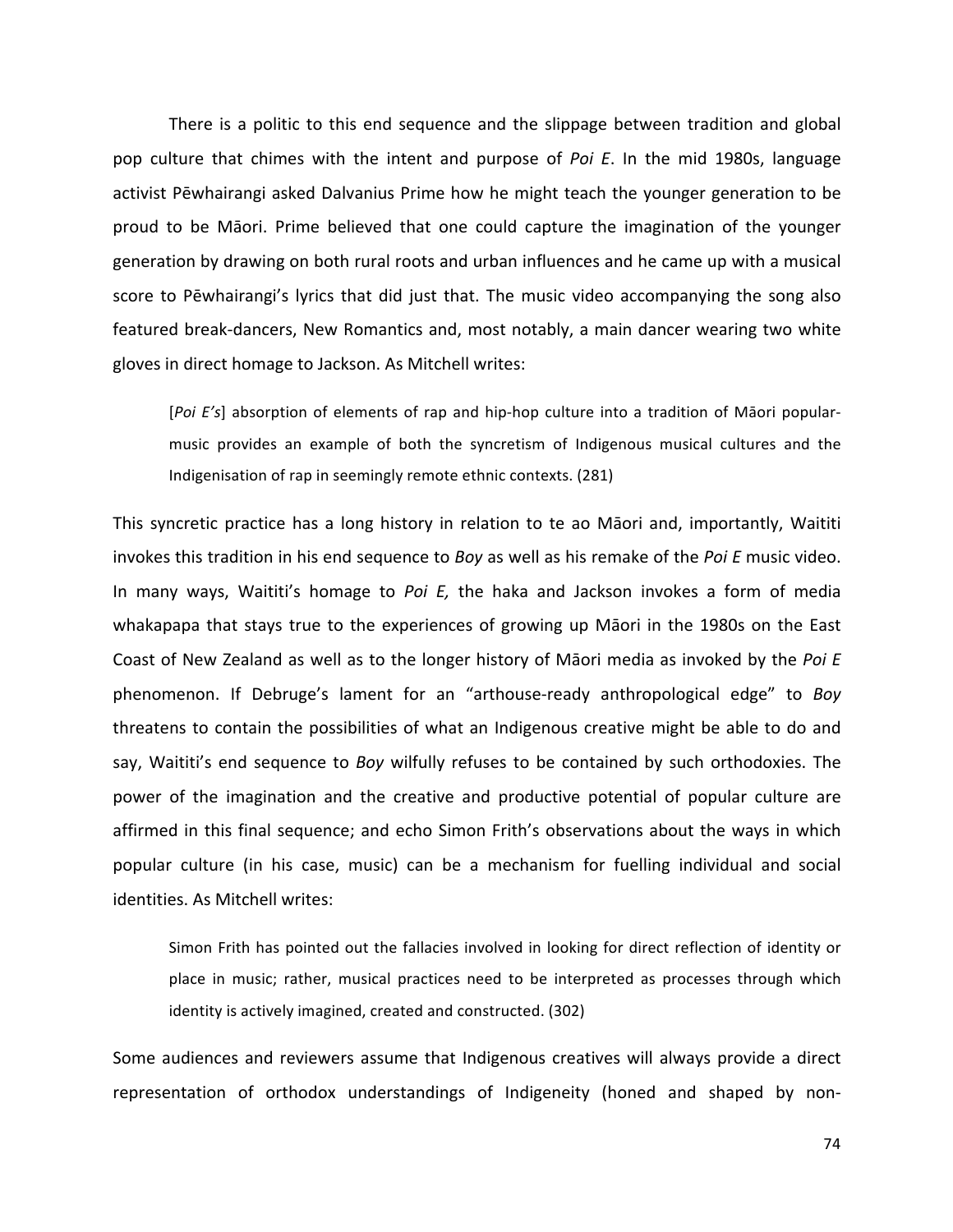Indigenous modes of knowing). The *Thriller/Poi E* homage demonstrates how Indigenous identity is always "actively imagined, created and constructed", and it gestures to the longer histories of syncretic cultural practices. The political significance of this kind of popular cultural mixing derives from the affective "push and pull" dimensions of such performances. Simultaneously drawn into the local through iconography of a more global kind, there is a challenge in Waititi's end sequence, as much as there is a koha for the audience. In activating this link between a film and its audience (its ihi, wehi and wana), the Thriller/Poi E homage calls its audience into an aesthetically based relationship that holds the potential to provoke new kinds of questions from its audiences: questions not wedded to a search for authenticity, but rather, questions that are directed at the curious contradictions invoked by such Indigenous screen practices. While Indigenous practitioners strive to articulate their visions of the world, audiences, film critics and academics must equally strive to shake the frameworks of orthodox interpretations surrounding things Indigenous.

### **ACKNOWLEDGMENTS**

Thanks to Sally Milner for her invaluable advice and feedback on earlier drafts of this article as well as her assistance with aspects of this special issue.

Jo Smith (Kāi Tahu) is a senior lecturer in the Media Studies programme at Victoria University of *Wellington.* She researches in the area of postcolonial media theory, Indigenous media and new *media studies. She has published work on DVD technologies, postcolonial cultural politics, and the Indigenous broadcaster, Maori Television. She is currently working on a project (with Sue* Abel) about the emergence and significance of Māori Television (funded by a Marsden grant *2012-2014).* 

## **WORKS CITED**

Campbell, Gordon. 'Taika Waititi'. Listener. Web. 24 January 2004.

<http://www.listener.co.nz/commentary/taika-waititi/>. 

Debruge, Peter. 'Movie Review of *Boy* by Taika Waititi'. *Variety*. 23 Jan 2010. Web. 1 Sept 2012.

<http://www.variety.com/review/V1117941952?refcatid=31>.